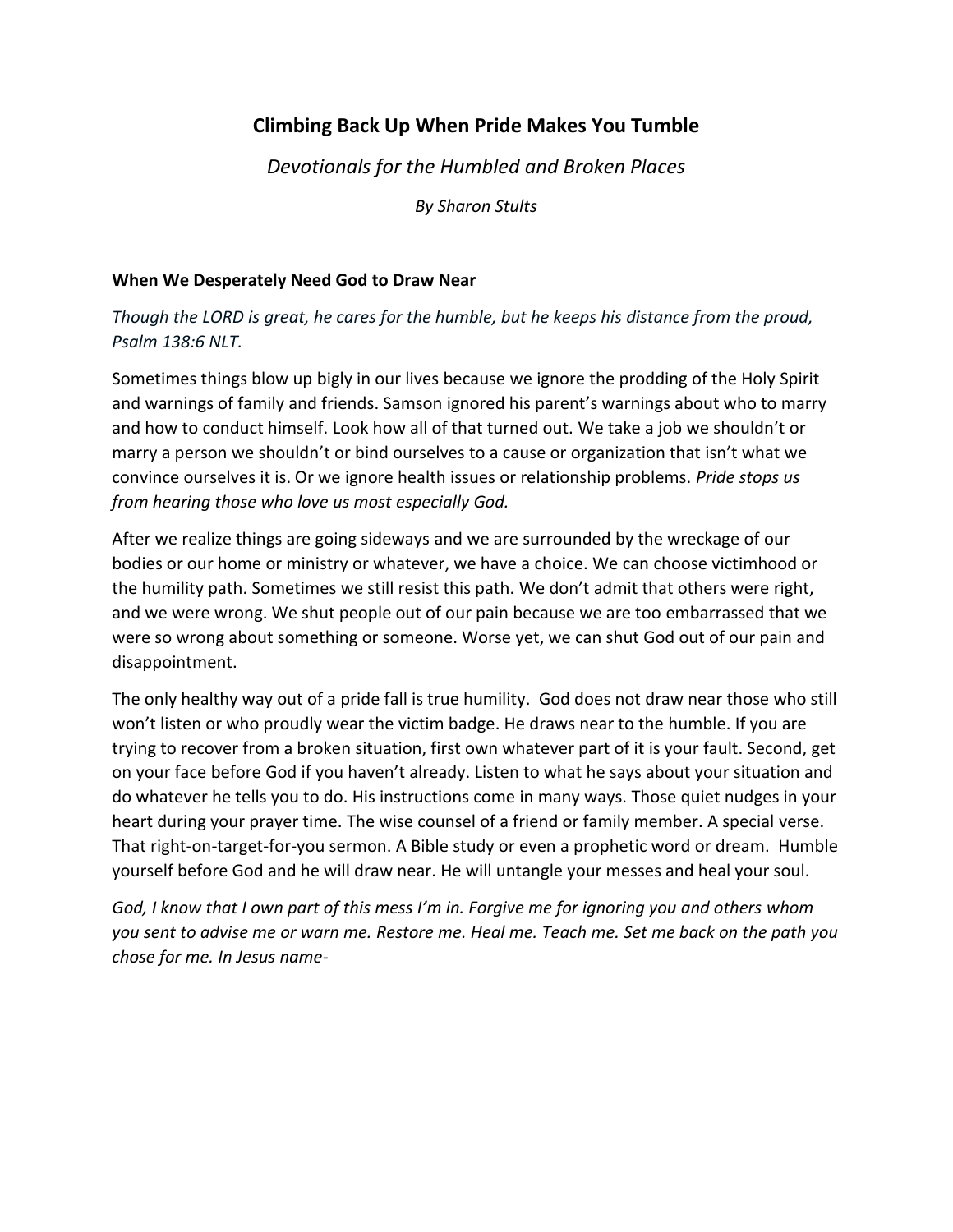#### **When the Consequences Are Hard**

# *But the wisdom from above is first pure, then peaceable, gentle, open to reason, full of mercy and good fruits, impartial and sincere, James 3:17 NIV.*

My husband Ken and I went directly from seminary to our first ministry position. All the income my job earned during Ken's grad school years went to everyday bills and his education. When we arrived in our new town we needed to continue renting since we had no money set aside for a down payment on a house. After a year renting, we grew restless and embarrassed. Everyone else our age in the church, owned homes. We chose to ignore the fact that everyone else didn't go to grad school. Our friends and family gently advised us against buying a house without a down payment. They also urged us to wait because it was the 80's and home interest rates were 15%. Not kidding. The two of us blew through all that and found some friends to loan us a down payment. What seemed like a small, low-priced house turned into a high-priced monthly payment, hovering between a third and half of our monthly income. When we left that church three years later, our next post featured a free parsonage. We breathed a sigh of relief, but God said, "Not so fast." It took us a full year to sell our first house. Our budget was strained horribly, and this create tremendous stress in our marriage. About six months in, we recognized that God allowed us to feel the pain of a prideful, foolish choice. Knowing that didn't make the pain much better but it certainly was very humbling. Our new home was spacious, but we couldn't afford any new furniture, so half the rooms remained empty. We also couldn't afford to eat out, buy new clothes or take a vacation until that house sold.

If we had used even this one verse from James as a filter for this decision, we wouldn't have bought the house. God's wisdom is pure. Our motives were selfish. God's wisdom is peaceable and gentle. Our obsession with finding a house was frantic and stress filled. God's wisdom is open to reason. People tried to reason with us, and we refused to listen. God's wisdom is full of mercy and good fruits. If that had been the time for us to buy a house, God would have brought good fruits from that purchase. Instead, our budget was upside down. The good fruit came later as we learned our lessons during the year it didn't sell.

God will use your broken situation to demonstrate his love and mercy and build your character. God's mercy was evident in his provision of a parsonage, a peaceful, large house with no mortgage. If we had to buy our own home at the second church, I cannot imagine what would have happened to our finances. God will bring his mercy to your broken situation even as he's allowing you to learn your lessons. He's not and "I told you so," God. He's a "I love you no matter what," God. Can you point out ways he's already been merciful to you in this broken time? Except more mercy to show up as needed. He's got a limitless supply.

*God, I need your mercy in my broken places right now. I'm raw and wounded and I know I've made mistakes. Teach me what you want me to know so I don't make the same mistake again. Hold me together through this painful season until this winter is over and spring comes again.*